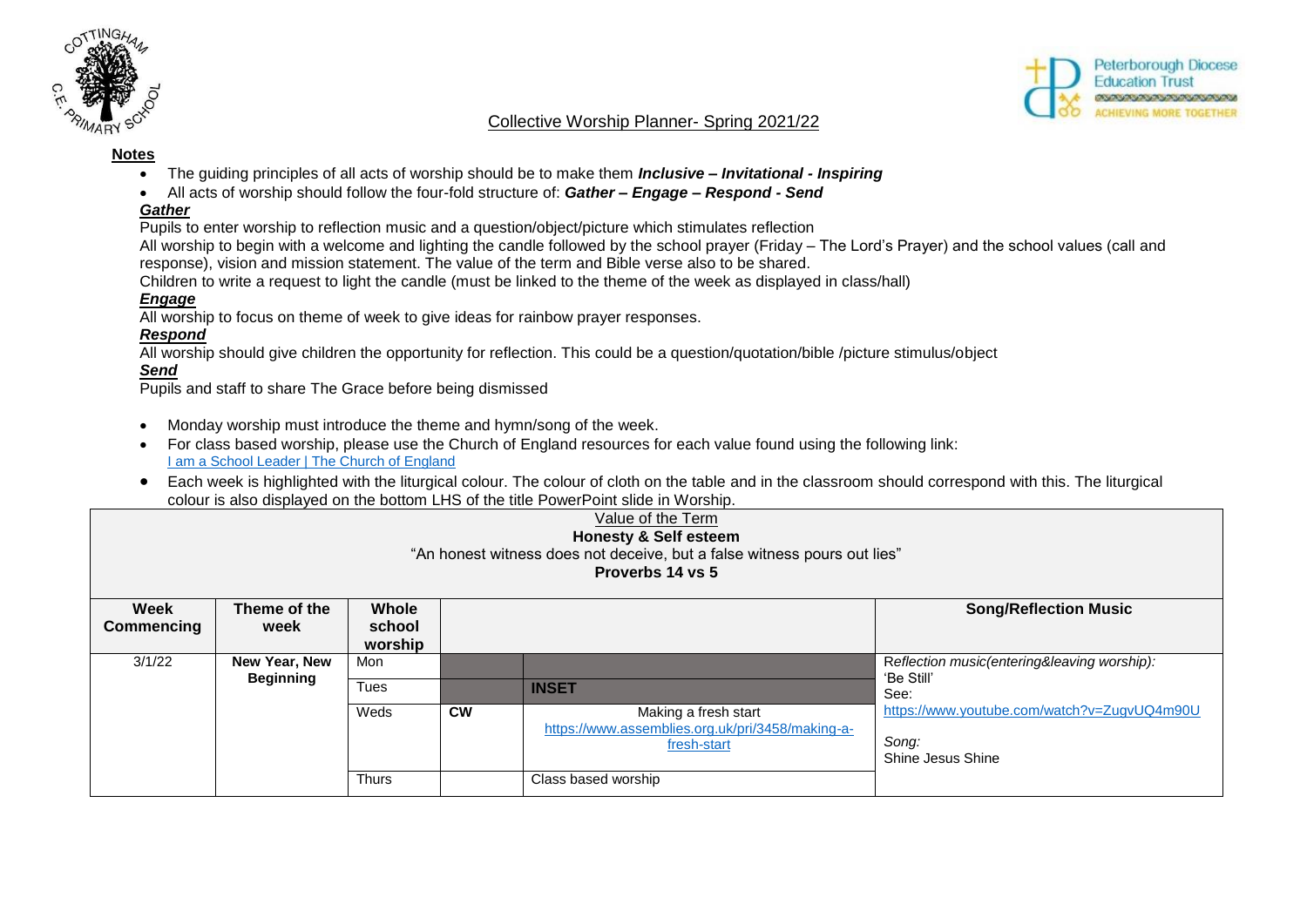|         |                                    | Fri          | AS                   | Celebration worship                                                                                        |                                                                                                                          |
|---------|------------------------------------|--------------|----------------------|------------------------------------------------------------------------------------------------------------|--------------------------------------------------------------------------------------------------------------------------|
| 10/1/22 | Telling the whole<br>story         | Mon          | <b>FW</b>            | Telling the whole story<br>Roots and Fruits p.241-243                                                      | Reflection music(entering&leaving worship):<br><b>History Maker</b><br>See:                                              |
|         |                                    | <b>Tues</b>  |                      | Class based worship                                                                                        | https://www.youtube.com/watch?v=fupArYT70Os                                                                              |
|         |                                    | Weds         | <b>Rev</b><br>Amanda |                                                                                                            | Song:<br>Here I am to worship                                                                                            |
|         |                                    | <b>Thurs</b> |                      | Class based worship                                                                                        |                                                                                                                          |
|         |                                    | Fri          | <b>AS</b>            | Celebration worship                                                                                        |                                                                                                                          |
| 17/1/22 | <b>Making the right</b><br>choices | Mon          | <b>KL</b>            | Making the right choices<br>Roots and Fruits p.248-250                                                     | Reflection music(entering&leaving worship):<br>Before the throne of God above                                            |
|         |                                    | <b>Tues</b>  |                      | Class based worship                                                                                        | See:<br>https://www.youtube.com/watch?v=4MUNywhsZPU                                                                      |
|         |                                    | Weds         | <b>ND</b>            | <b>Blank Pages</b><br>https://www.assemblies.org.uk/pri/1507/blank-pages-<br>choices-for-a-new-school-year | Song:<br>City on a Hill                                                                                                  |
|         |                                    | <b>Thurs</b> |                      | Class based worship                                                                                        |                                                                                                                          |
|         |                                    | Fri          | <b>AS</b>            | Celebration worship                                                                                        |                                                                                                                          |
| 24/1/22 | <b>Truthfulness</b>                | Mon          | $E$ H                | <b>Truthfulness</b><br>https://www.assemblies.org.uk/pri/2351/truthfulness                                 | Reflection music(entering&leaving worship):<br>Spem in alium<br>See:                                                     |
|         |                                    | <b>Tues</b>  |                      | Class based worship                                                                                        | https://www.youtube.com/watch?v=iT-ZAAi4UQQ                                                                              |
|         |                                    | Weds         | <b>Rev</b><br>Amanda |                                                                                                            | Song:<br>He's got the whole world in his hands                                                                           |
|         |                                    | <b>Thurs</b> |                      | Class based worship                                                                                        |                                                                                                                          |
|         |                                    | Fri          | <b>AS</b>            | Celebration worship                                                                                        |                                                                                                                          |
| 31/1/22 | You are special                    | Mon          | AS                   | Sale Goods<br>https://www.assemblies.org.uk/pri/893/sale-<br>goods                                         | Reflection music(entering&leaving worship):<br>The Lark Ascending<br>See:<br>https://www.youtube.com/watch?v=ZR2JIDnT2l8 |
|         |                                    | <b>Tues</b>  |                      | Class based worship                                                                                        | Song:                                                                                                                    |
|         |                                    | Weds         | cw                   | The Princess and the Pea<br>https://www.assemblies.org.uk/pri/747/the-princess-<br>and-the-pea             | Bring it All to Me                                                                                                       |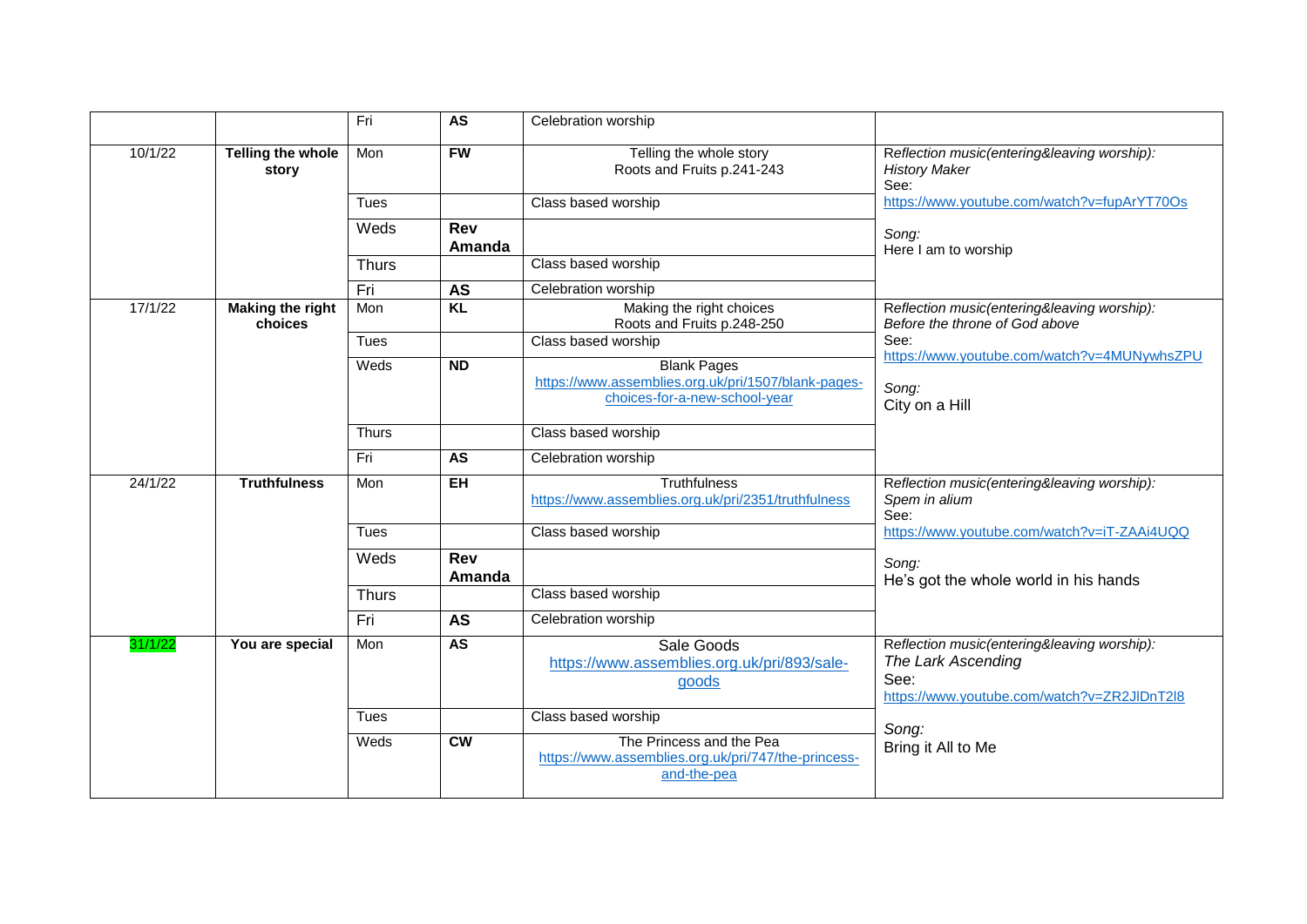|                           |                                 | <b>Thurs</b>               |                                                      | Class based worship                                                                                                                                                                                                   |                                                                   |
|---------------------------|---------------------------------|----------------------------|------------------------------------------------------|-----------------------------------------------------------------------------------------------------------------------------------------------------------------------------------------------------------------------|-------------------------------------------------------------------|
|                           |                                 | Fri                        | AS                                                   | Celebration worship                                                                                                                                                                                                   |                                                                   |
| 7/2/22                    | The Trinity - God<br>the Father | Mon                        | KL                                                   | <b>The Trinity</b><br>https://www.assemblies.org.uk/pri/2863/three-in-one                                                                                                                                             | Reflection music(entering&leaving worship):<br>Our Father<br>See: |
|                           |                                 | Tues                       |                                                      | Class based worship                                                                                                                                                                                                   | https://www.youtube.com/watch?v=Uj1cLQ15zTk                       |
|                           |                                 | Weds                       | Rev<br>Amanda&<br><b>Spiritual</b><br><b>Council</b> |                                                                                                                                                                                                                       | Song:<br>This little light of mine                                |
|                           |                                 | <b>Thurs</b>               |                                                      | Class based worship                                                                                                                                                                                                   |                                                                   |
|                           |                                 | Fri                        | AS                                                   | Celebration worship                                                                                                                                                                                                   |                                                                   |
|                           |                                 |                            |                                                      | Value of the Term<br><b>Forgiveness &amp; Friendship</b><br>"Bear with each other and forgive each other if any of you has a grievance against someone. Forgive as the Lord forgave you."<br><b>Colossians 3 vs13</b> |                                                                   |
| Week<br><b>Commencing</b> | Theme of the<br>week            | Whole<br>school<br>worship |                                                      |                                                                                                                                                                                                                       | <b>Hymn/Reflection Music</b>                                      |
| 21/2/22                   | <b>Beginning</b>                | Mon                        |                                                      | <b>INSET</b>                                                                                                                                                                                                          | Reflection music(entering&leaving worship):                       |
|                           | again                           | Tues                       | <b>FW</b>                                            | The story of The Prodigal Son<br>Roots and Fruits p.84-86                                                                                                                                                             | Peace Be Still<br>See:                                            |
|                           |                                 | Weds                       | cw                                                   | Wiping the slate clean<br>Roots and Fruits p.75-77                                                                                                                                                                    | https://www.youtube.com/watch?v=VBzg4B3_yS8                       |
|                           |                                 | <b>Thurs</b>               |                                                      | Class based worship                                                                                                                                                                                                   | Song:                                                             |
|                           |                                 |                            |                                                      |                                                                                                                                                                                                                       |                                                                   |
|                           |                                 | Fri<br>Celebration         | AS                                                   | Celebration worship                                                                                                                                                                                                   | This is Amazing Grace                                             |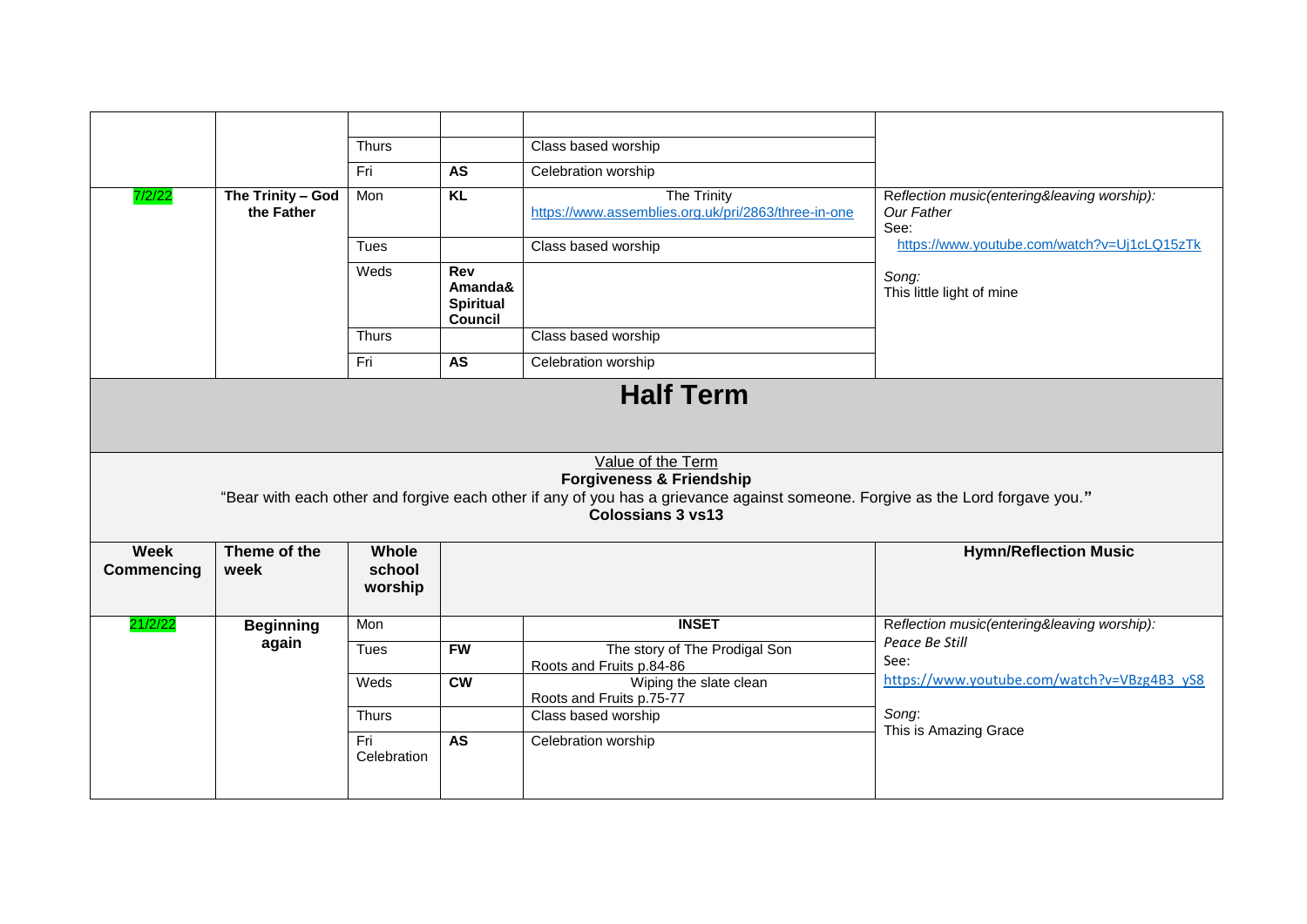| (Lent begins<br>Class based worship<br>See:<br><b>Tues</b><br>2/3/22<br>https://www.youtube.com/watch?v=YsxBrb_uXNg<br>Weds<br><b>Rev</b><br>Ash Wednesday<br>Amanda<br>Song:<br>$\overline{\text{cw}}$<br>Ash Class Beaumanor Assembly<br><b>Thurs</b><br>Blessed be the name of the Lord<br>Whole school<br>AS<br>Celebration worship<br>Fri<br>Celebration<br>Re-making a broken friendship<br><b>EH</b><br>Reflection music(entering&leaving worship):<br>7/3/22<br>Mon<br>Forgiveness&<br>https://www.assemblies.org.uk/pri/1377/how-can-we-<br>Make me a channel of your peace<br>Friendship<br>See:<br>fix-it<br>Class based worship<br>https://www.youtube.com/watch?v=mT8bybL_DqY<br><b>Tues</b><br>Song:<br>$\overline{ND}$<br>Friendship - sticking together<br>Weds<br>I'm gonna jump up and down<br>Proverbs 18 vs 24<br>Roots and Fruits p.97-99<br>Class based worship<br><b>Thurs</b><br>Fri<br><b>AS</b><br>Celebration worship<br>Please choose from the Faith at Home resources(see<br><b>AS</b><br>14/3/22<br>Mon<br>Reflection music(entering&leaving worship):<br><b>Signs of Easter</b><br>link) Search for 'Easter'. Also saved on server.<br>Dear Lord and Father of Mankind<br>See:<br>I am a School Leader   The Church of England<br>https://www.youtube.com/watch?v=WqOnjmr9Ah0<br>Class based worship<br><b>Tues</b><br>Song:<br>Give me joy in my heart<br>Weds<br><b>Rev</b><br>Amanda<br>Class based worship<br><b>Thurs</b><br>Fri<br><b>AS</b><br>Celebration worship<br><b>FW</b><br>Signs of Easter<br><b>The Easter</b><br>Mon<br>Reflection music(entering&leaving worship):<br>21/3/22<br>https://www.assemblies.org.uk/pri/3301/signs-of-<br>Lord of all hopefulness<br>Story:<br>See:<br>easter<br><b>Palm Sunday</b><br><b>Tues</b><br>Class based worship<br>https://www.youtube.com/watch?v=b8mti7VL3gg | 28/2/22 | Lent | Mon | $\overline{KL}$ | Who am I?<br>https://www.assemblies.org.uk/pri/3840/who-am-i | Reflection music(entering&leaving worship):<br><b>Blinded by your Grace</b> |
|------------------------------------------------------------------------------------------------------------------------------------------------------------------------------------------------------------------------------------------------------------------------------------------------------------------------------------------------------------------------------------------------------------------------------------------------------------------------------------------------------------------------------------------------------------------------------------------------------------------------------------------------------------------------------------------------------------------------------------------------------------------------------------------------------------------------------------------------------------------------------------------------------------------------------------------------------------------------------------------------------------------------------------------------------------------------------------------------------------------------------------------------------------------------------------------------------------------------------------------------------------------------------------------------------------------------------------------------------------------------------------------------------------------------------------------------------------------------------------------------------------------------------------------------------------------------------------------------------------------------------------------------------------------------------------------------------------------------------------------------------------------------------------------------------------------------------------------------------|---------|------|-----|-----------------|--------------------------------------------------------------|-----------------------------------------------------------------------------|
|                                                                                                                                                                                                                                                                                                                                                                                                                                                                                                                                                                                                                                                                                                                                                                                                                                                                                                                                                                                                                                                                                                                                                                                                                                                                                                                                                                                                                                                                                                                                                                                                                                                                                                                                                                                                                                                      |         |      |     |                 |                                                              |                                                                             |
|                                                                                                                                                                                                                                                                                                                                                                                                                                                                                                                                                                                                                                                                                                                                                                                                                                                                                                                                                                                                                                                                                                                                                                                                                                                                                                                                                                                                                                                                                                                                                                                                                                                                                                                                                                                                                                                      |         |      |     |                 |                                                              |                                                                             |
|                                                                                                                                                                                                                                                                                                                                                                                                                                                                                                                                                                                                                                                                                                                                                                                                                                                                                                                                                                                                                                                                                                                                                                                                                                                                                                                                                                                                                                                                                                                                                                                                                                                                                                                                                                                                                                                      |         |      |     |                 |                                                              |                                                                             |
|                                                                                                                                                                                                                                                                                                                                                                                                                                                                                                                                                                                                                                                                                                                                                                                                                                                                                                                                                                                                                                                                                                                                                                                                                                                                                                                                                                                                                                                                                                                                                                                                                                                                                                                                                                                                                                                      |         |      |     |                 |                                                              |                                                                             |
|                                                                                                                                                                                                                                                                                                                                                                                                                                                                                                                                                                                                                                                                                                                                                                                                                                                                                                                                                                                                                                                                                                                                                                                                                                                                                                                                                                                                                                                                                                                                                                                                                                                                                                                                                                                                                                                      |         |      |     |                 |                                                              |                                                                             |
|                                                                                                                                                                                                                                                                                                                                                                                                                                                                                                                                                                                                                                                                                                                                                                                                                                                                                                                                                                                                                                                                                                                                                                                                                                                                                                                                                                                                                                                                                                                                                                                                                                                                                                                                                                                                                                                      |         |      |     |                 |                                                              |                                                                             |
|                                                                                                                                                                                                                                                                                                                                                                                                                                                                                                                                                                                                                                                                                                                                                                                                                                                                                                                                                                                                                                                                                                                                                                                                                                                                                                                                                                                                                                                                                                                                                                                                                                                                                                                                                                                                                                                      |         |      |     |                 |                                                              |                                                                             |
|                                                                                                                                                                                                                                                                                                                                                                                                                                                                                                                                                                                                                                                                                                                                                                                                                                                                                                                                                                                                                                                                                                                                                                                                                                                                                                                                                                                                                                                                                                                                                                                                                                                                                                                                                                                                                                                      |         |      |     |                 |                                                              |                                                                             |
|                                                                                                                                                                                                                                                                                                                                                                                                                                                                                                                                                                                                                                                                                                                                                                                                                                                                                                                                                                                                                                                                                                                                                                                                                                                                                                                                                                                                                                                                                                                                                                                                                                                                                                                                                                                                                                                      |         |      |     |                 |                                                              |                                                                             |
|                                                                                                                                                                                                                                                                                                                                                                                                                                                                                                                                                                                                                                                                                                                                                                                                                                                                                                                                                                                                                                                                                                                                                                                                                                                                                                                                                                                                                                                                                                                                                                                                                                                                                                                                                                                                                                                      |         |      |     |                 |                                                              |                                                                             |
|                                                                                                                                                                                                                                                                                                                                                                                                                                                                                                                                                                                                                                                                                                                                                                                                                                                                                                                                                                                                                                                                                                                                                                                                                                                                                                                                                                                                                                                                                                                                                                                                                                                                                                                                                                                                                                                      |         |      |     |                 |                                                              |                                                                             |
|                                                                                                                                                                                                                                                                                                                                                                                                                                                                                                                                                                                                                                                                                                                                                                                                                                                                                                                                                                                                                                                                                                                                                                                                                                                                                                                                                                                                                                                                                                                                                                                                                                                                                                                                                                                                                                                      |         |      |     |                 |                                                              |                                                                             |
|                                                                                                                                                                                                                                                                                                                                                                                                                                                                                                                                                                                                                                                                                                                                                                                                                                                                                                                                                                                                                                                                                                                                                                                                                                                                                                                                                                                                                                                                                                                                                                                                                                                                                                                                                                                                                                                      |         |      |     |                 |                                                              |                                                                             |
|                                                                                                                                                                                                                                                                                                                                                                                                                                                                                                                                                                                                                                                                                                                                                                                                                                                                                                                                                                                                                                                                                                                                                                                                                                                                                                                                                                                                                                                                                                                                                                                                                                                                                                                                                                                                                                                      |         |      |     |                 |                                                              |                                                                             |
|                                                                                                                                                                                                                                                                                                                                                                                                                                                                                                                                                                                                                                                                                                                                                                                                                                                                                                                                                                                                                                                                                                                                                                                                                                                                                                                                                                                                                                                                                                                                                                                                                                                                                                                                                                                                                                                      |         |      |     |                 |                                                              |                                                                             |
|                                                                                                                                                                                                                                                                                                                                                                                                                                                                                                                                                                                                                                                                                                                                                                                                                                                                                                                                                                                                                                                                                                                                                                                                                                                                                                                                                                                                                                                                                                                                                                                                                                                                                                                                                                                                                                                      |         |      |     |                 |                                                              |                                                                             |
|                                                                                                                                                                                                                                                                                                                                                                                                                                                                                                                                                                                                                                                                                                                                                                                                                                                                                                                                                                                                                                                                                                                                                                                                                                                                                                                                                                                                                                                                                                                                                                                                                                                                                                                                                                                                                                                      |         |      |     |                 |                                                              |                                                                             |
| Palm Sunday<br>Song:<br><b>CW</b><br>Weds<br>Lord of the Dance<br>https://www.assemblies.org.uk/pri/2787/palm-sunday                                                                                                                                                                                                                                                                                                                                                                                                                                                                                                                                                                                                                                                                                                                                                                                                                                                                                                                                                                                                                                                                                                                                                                                                                                                                                                                                                                                                                                                                                                                                                                                                                                                                                                                                 |         |      |     |                 |                                                              |                                                                             |
| Class based worship<br><b>Thurs</b>                                                                                                                                                                                                                                                                                                                                                                                                                                                                                                                                                                                                                                                                                                                                                                                                                                                                                                                                                                                                                                                                                                                                                                                                                                                                                                                                                                                                                                                                                                                                                                                                                                                                                                                                                                                                                  |         |      |     |                 |                                                              |                                                                             |
| <b>AS</b><br>Fri<br>Celebration worship                                                                                                                                                                                                                                                                                                                                                                                                                                                                                                                                                                                                                                                                                                                                                                                                                                                                                                                                                                                                                                                                                                                                                                                                                                                                                                                                                                                                                                                                                                                                                                                                                                                                                                                                                                                                              |         |      |     |                 |                                                              |                                                                             |